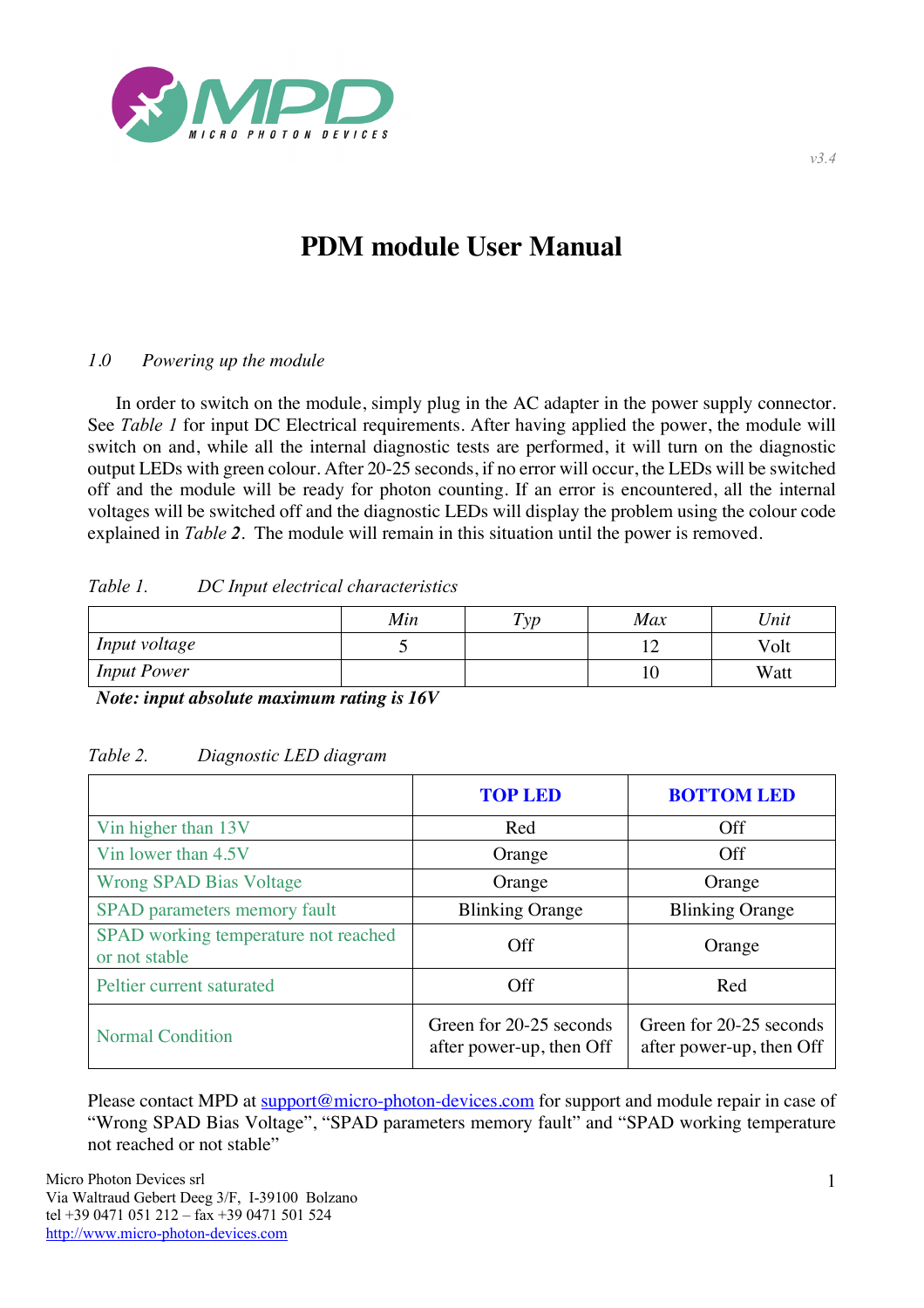

### *2.0 Inputs – Outputs*

The module has one standard TTL output and one standard TTL gate input. Modules with the additional timing module installed have a second timing output.

#### TTL OUT:

TTL OUT is designed to drive  $50\Omega$  coaxial cables and is internally series terminated as conceptually shown *in Figure 1*. This output is short circuit protected. The TTL output connector is a standard BNC. TTL OUT low level is 0V and TTL OUT high level when driving a  $50\Omega$  terminated input is about 3.5V.

#### NIM OUT:

NIM-standard fast-negative output. Typical NIM pulse amplitude is -800mV on a  $50\Omega$ terminated transmission line. The NIM timing output must be connected only to  $50\Omega$ terminated coax cables. NIM output connector is a LEMO 50 $\Omega$  NIM-CAMAC series (ERN.00.250.CTL).

#### GATE IN:

Gate-in input is designed to accept a standard 5V CMOS signal levels. The gate input is AC terminated: indeed, the impedance is 10k  $\Omega$  in DC and 50 $\Omega$  on the rising and falling edges of gate signal. Gate-in input must be considered a high impedance input and not a  $50\Omega$  terminated input when setting external signal generators. In *Figure 2* is shown the block diagram of the Gate-In input. Gate-in input has a standard BNC connector. *Gate is active low: disable counting*  $= 0V$ , *enable counting*  $= 5V$ . For free running operation it must be left open. The PDM GATE IN input is also not designed to be used as a fast-gated module. In the scientific literature, a fast-gated detector is a detector than can be switched from the OFF state to the ON state very precisely and in very short periods of times, with falling or rising times in the order of few hundreds of ps. In this case the MPD FastGATED SPAD should be purchased. The PDM GATE IN input, indeed, is not designed to accept high repetition external trigger signals and should be used to gate ON or OFF the SPAD with minimum gate ON or GATE OFF times in the orders of few tens of microseconds or longer.



*Figure 1: TTL OUT block diagram.*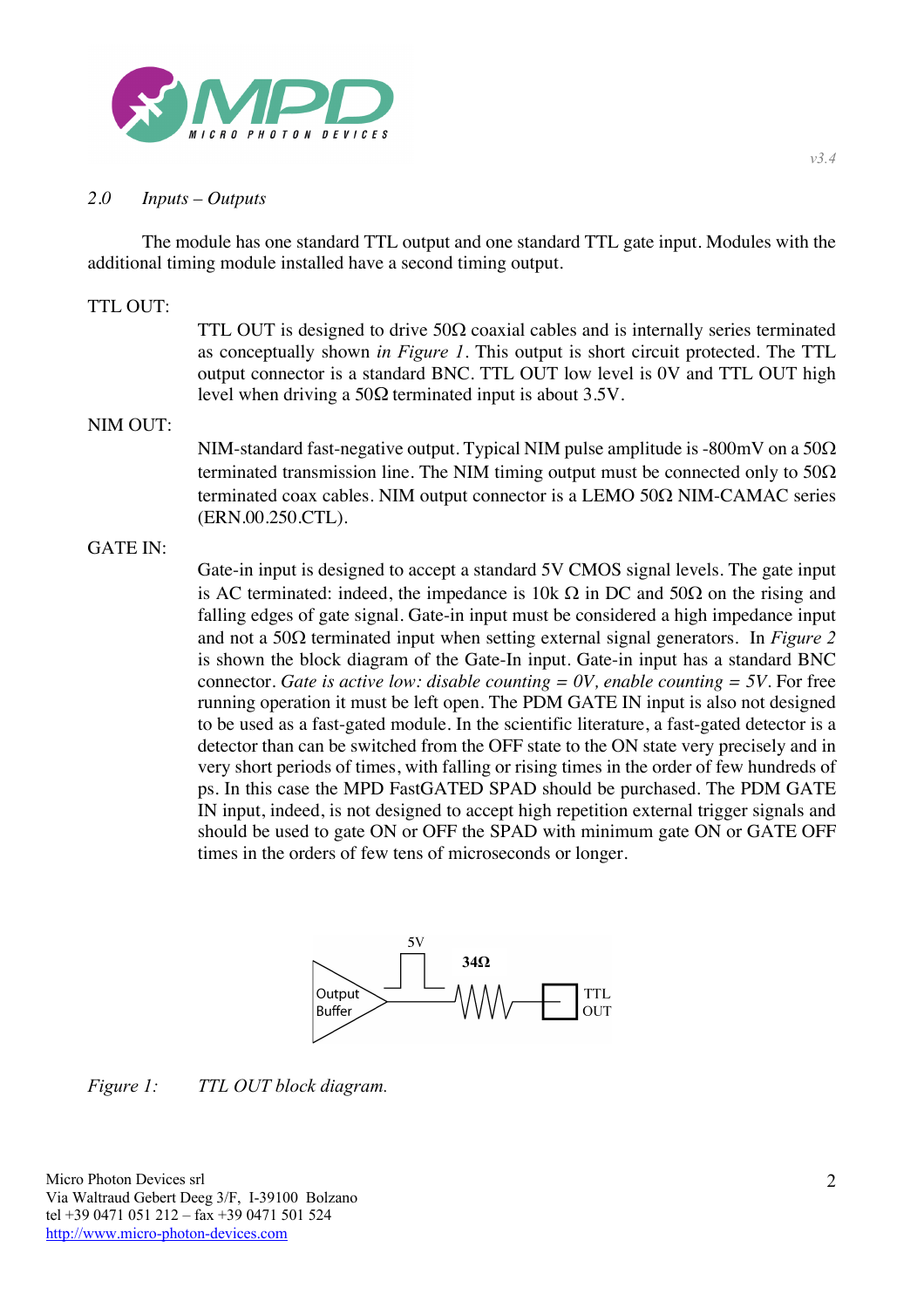



*Figure 2 Gate-in Input block diagram.*

#### *3.0 High count rate correction factor*

It is well known that counting events with a detector that, after every detection, is blind for a fixed time, called dead-time  $(T_{\text{deadtime}})$ , causes an error in determining the true average counting rate. This happens because if  $n$  events are counted in a time window  $T_{\text{measure}}$  long, the correct observing time is not  $T_{\text{measure}}$  but  $T_{\text{measure}}$  reduced by the total blind time. The total blind-time can be easily calculated by multiplying the  $n$  counted events with  $T_{\text{deadtime}}$ . The actual count rate of the observed phenomena ( $CR_{actual}$ ) can thus be calculated from the measured count rate ( $CR_{measure}$ ) as follows:

$$
CR_{measured} = \frac{n}{T_{measure}} \tag{Eq. 1}
$$

$$
CR_{actual} = \frac{n}{T_{measure} - n \cdot T_{dead-time}} = \frac{CR_{measured}}{1 - CR_{measured} \cdot T_{dead-time}}
$$
(Eq. 2)

Although the correction is straightforward the closer the CR<sub>measured</sub> is to the reciprocal of the deadtime, the higher is the correction and possibly the distortion to the measurement.

Dead-time correction can also be seen as a deviation from unity of the ratio between the actual incoming photon flux and the measured photon count rate. Given a dead-time, it is possible to calculate this ratio, called correction factor, as a function of the measured count rate (*Figure 3*).

*v3.4*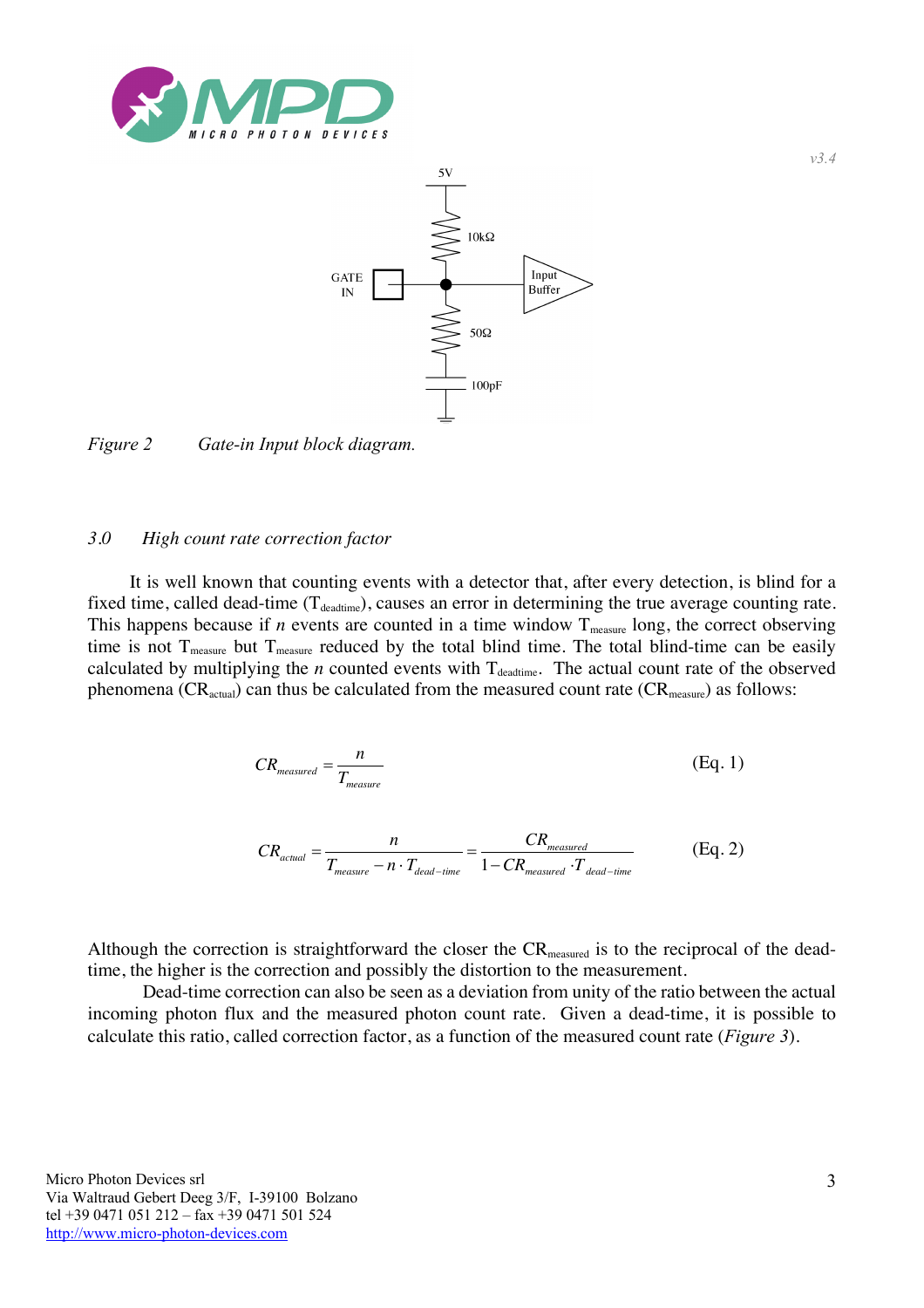



*Figure 3. Calculated correction factor for a PDM module with 62ns dead-time.*

## *4.0 Optical Interface*

SPAD sensor is placed in the centre of the front panel  $\pm$  0.25mm in both x and y directions. SPAD sensor surface is placed  $2.6$ mm  $\pm 0.4$ mm from the window cap top glass surface.

*v3.4*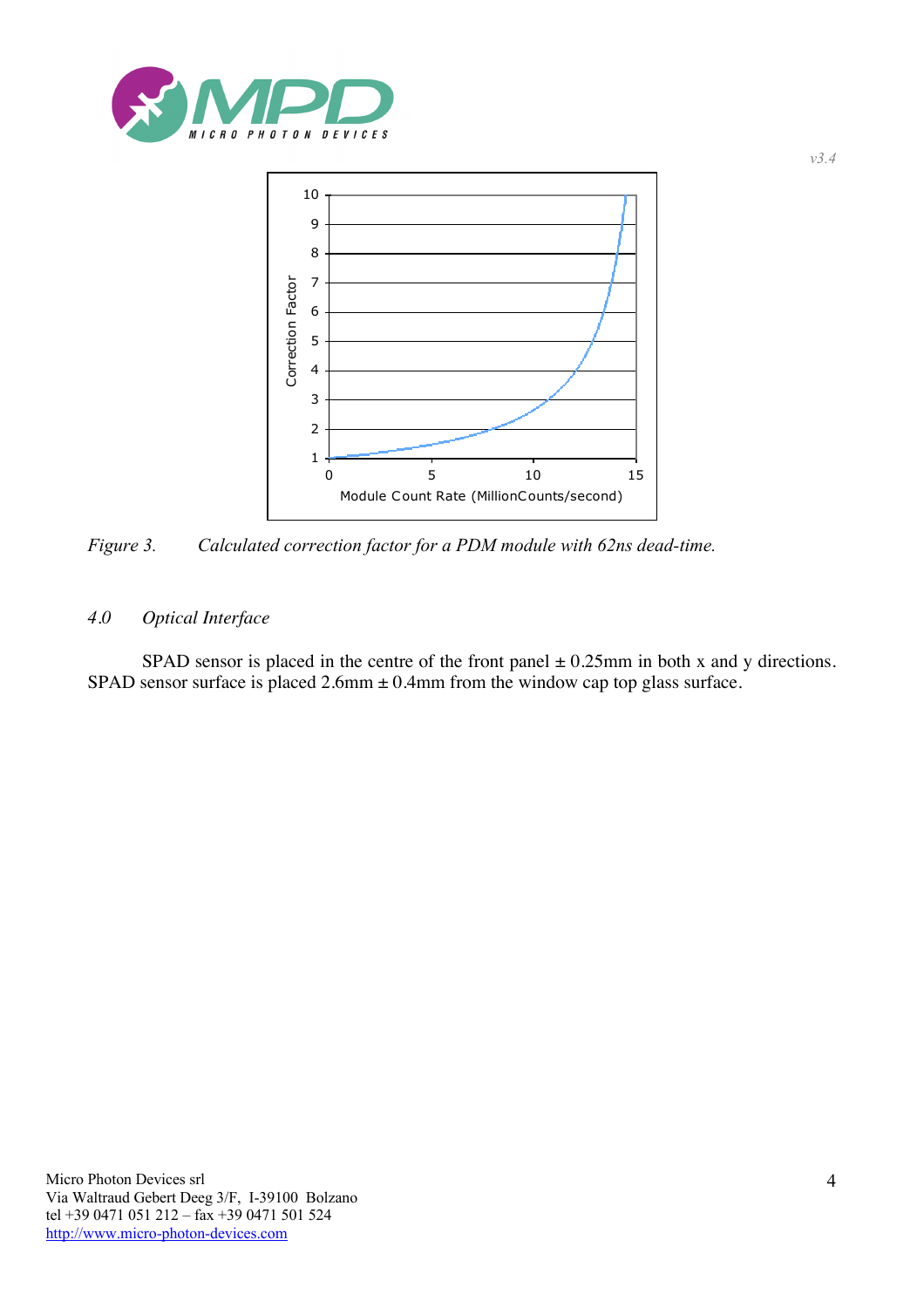



Micro Photon Devices srl Via Waltraud Gebert Deeg 3/F, I-39100 Bolzano tel +39 0471 051 212 - fax +39 0471 501 524 http://www.micro-photon-devices.com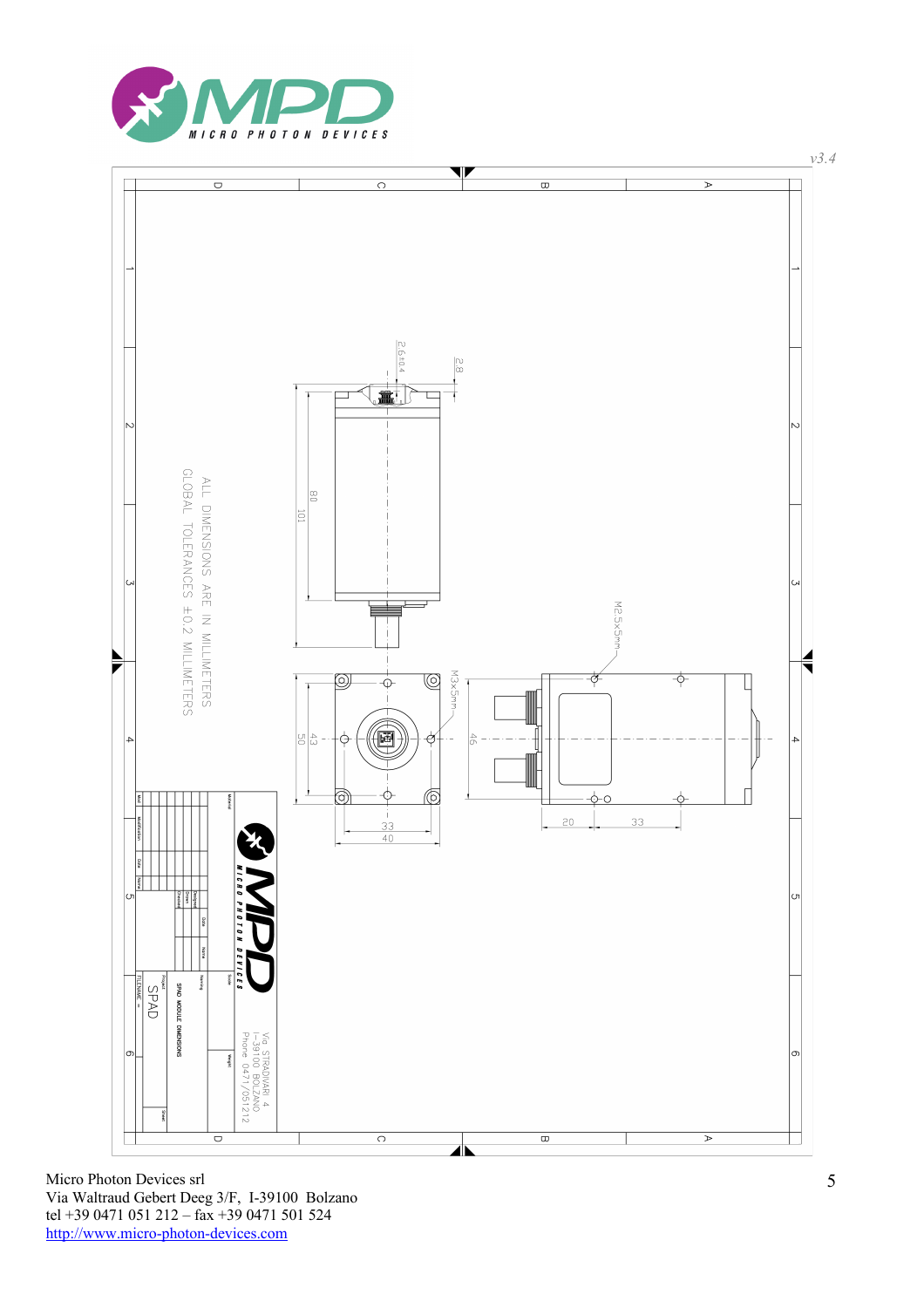



Micro Photon Devices srl Via Waltraud Gebert Deeg 3/F, I-39100 Bolzano tel +39 0471 051 212 - fax +39 0471 501 524 http://www.micro-photon-devices.com